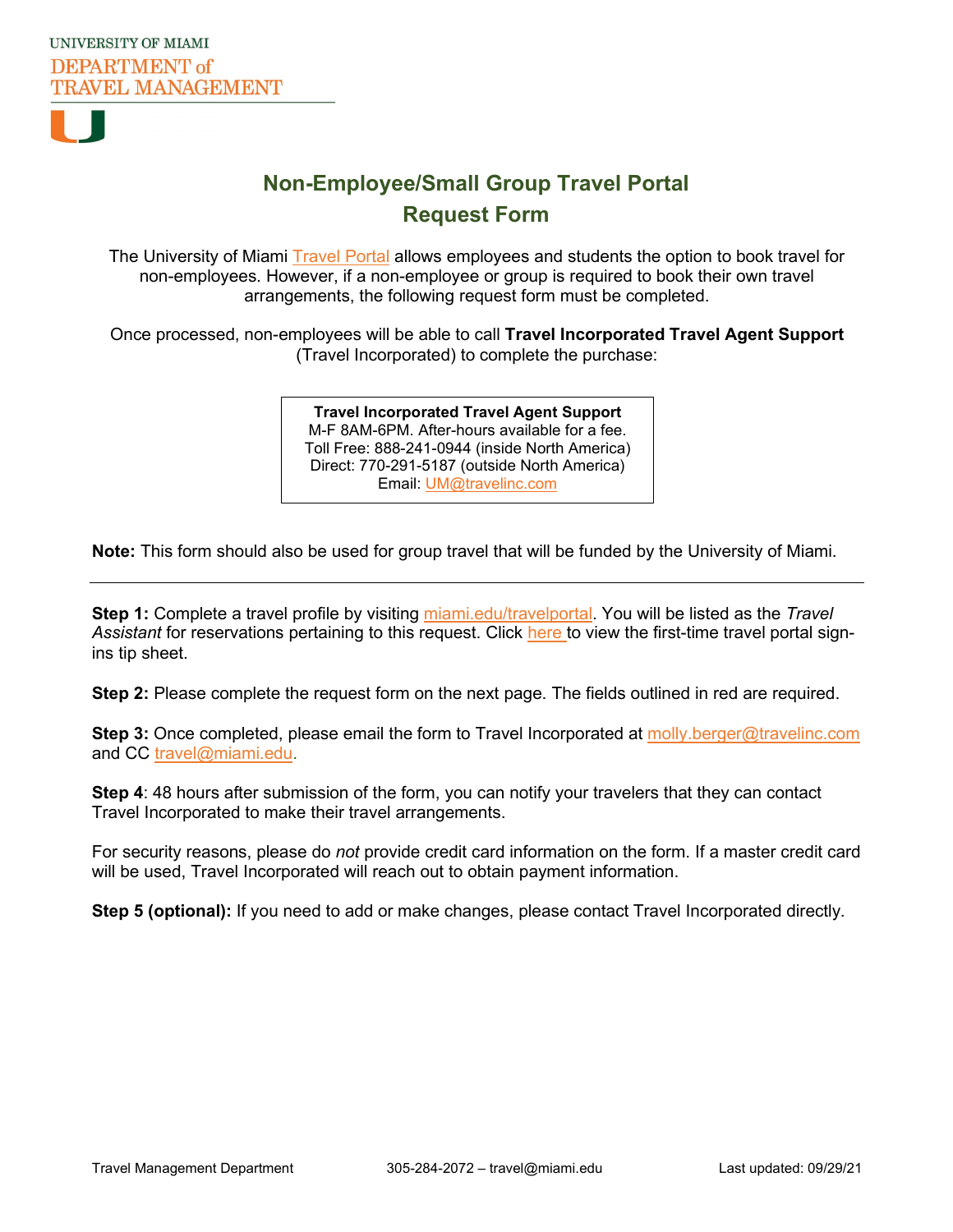## **Non-Employee/Small Group Travel Portal Request Form**

| <b>Requestor (employee)</b><br>Information - include<br>name, email, phone<br>number, and employee ID                                               |  |
|-----------------------------------------------------------------------------------------------------------------------------------------------------|--|
| Meeting name or requestor's<br>department name                                                                                                      |  |
| <b>Description of event/request</b>                                                                                                                 |  |
| Names and number of<br>travelers, if available (provide<br>contact information if Travel<br>Incorporated is to contact the<br>traveler)             |  |
| Name of contact that will call<br><b>Travel Incorporated to make</b><br>arrangements                                                                |  |
| <b>Responsible party for</b><br>payment of companion tickets                                                                                        |  |
| Date Range this request<br>should be active for: (please<br>include how long you'd like<br>these individuals to have access<br>to call Travel Inc.) |  |
| <b>Payment instructions:</b><br>(charged to University travel<br>card, travelers pay for<br>themselves, or mix)                                     |  |
| <b>Dates of travel</b>                                                                                                                              |  |